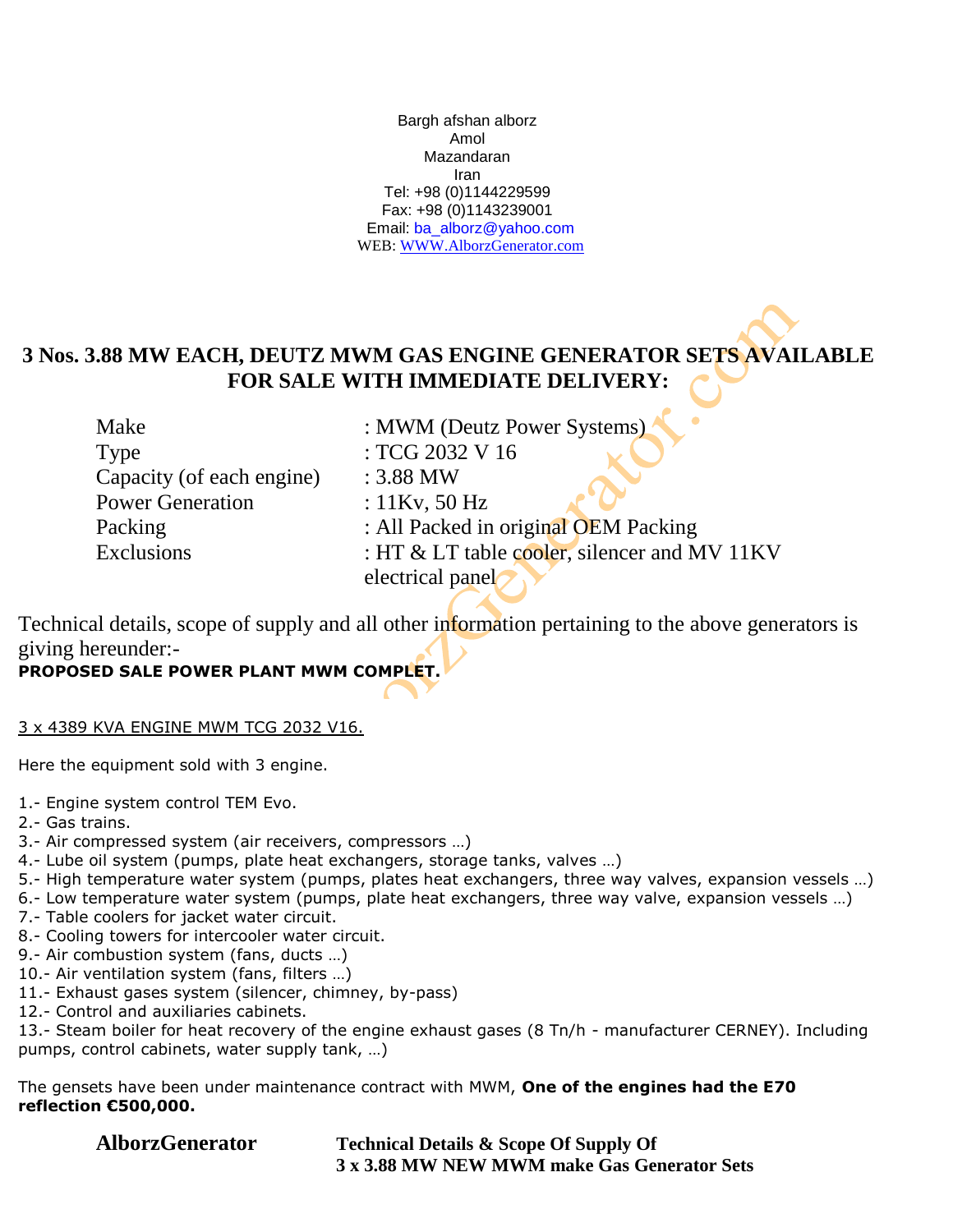The overhaul of the engine 3 was carried out by MWM as part of the maintenance contract by the end of 2013.

The two other gensets have not the overhaul made.

Running hours approximately **74.000 hours**. The genset were running until the 13st of February 2014.

With the pictures attached from the alternator and genset you will be able to see engine power, kVa, etc.

Available now, Load in truck, Very Good Machine, Location Spain.

Best Price: **230,000€ Unit 690,000€ COMPLET POWER PLANT.**



**AlborzGenerator Technical Details & Scope Of Supply Of 3 x 3.88 MW NEW MWM make Gas Generator Sets**